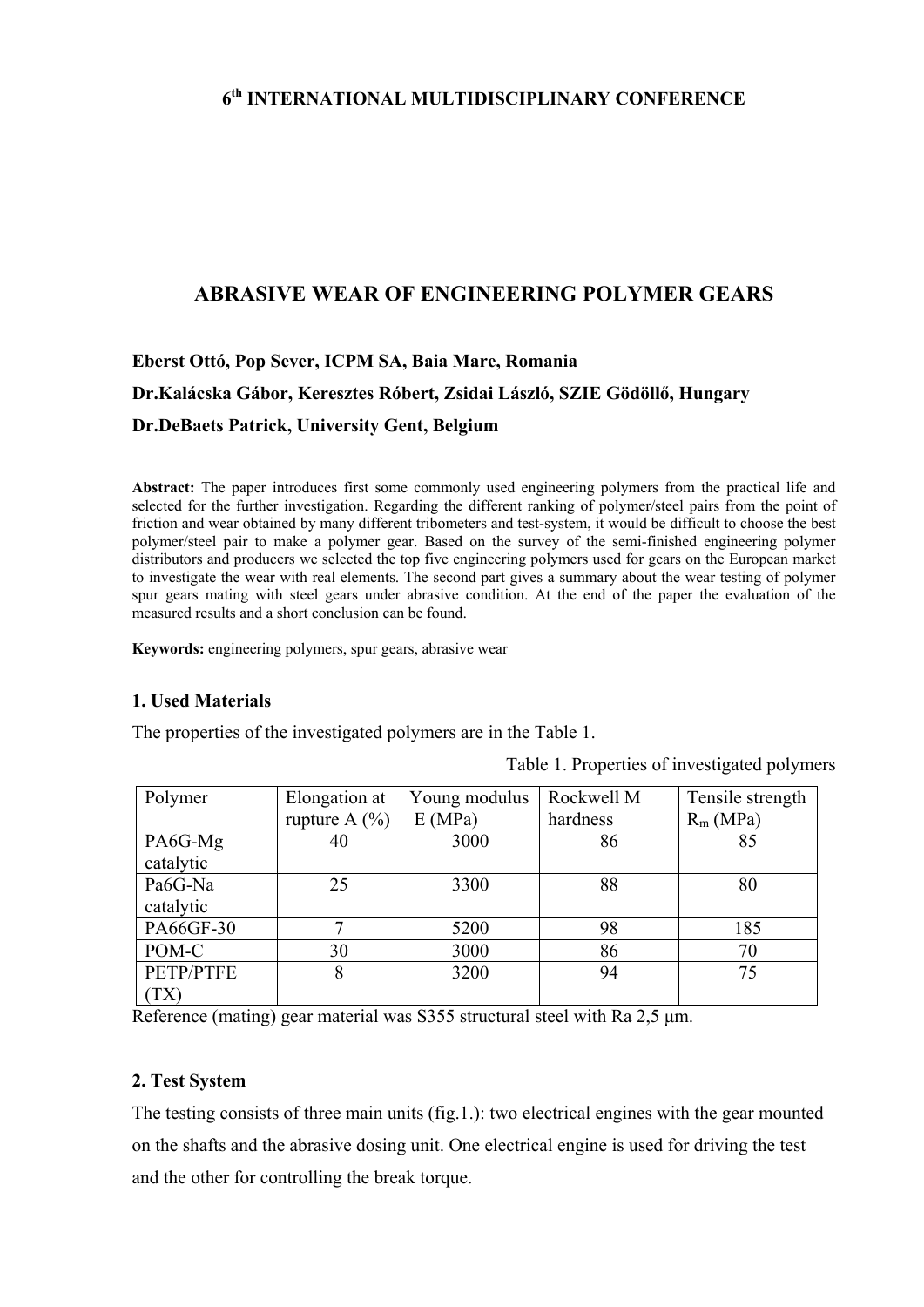

Fig.1. Abrasive testing with spur gears

## **Test condition**

- abrasive media: siliceous sand (fig.2.);

- particle size :  $\leq 200 \mu m$  (two times screening, first gap clearance 500  $\mu m$ , second 200  $\mu m$ );

- driving time in abrasive : 60 minutes/gear pair;

- temperature :  $+ 22 \degree C$ ;

- for each measurement a new steel gear was used;

- the sand could flow out from the sandholder via the outlet port with dia Ø1,5 mm at central position above the rotating gears (flow-speed 10 ml./min);

- the classified sand was used only once for measurements, the contaminating polymer and metal particles were observed after the test;

- at the beginning of the test a ten-minute long running-in period was applied without abrasive particles, after this the 60 minutes normal test followed;

- gear weight was determined by "Balanta Sibiu" analytic balance, with accuracy 0,1 mg.;

- multi-teeth measure by a gear tooth micrometer with accuracy 0,01 mm;

- siliceous sand having plastic and steel particles was observed by a "Zeiss Amplival

Universal" microscope (magnification 40X), teeth surfaces by a "Zeiss Binocular" microscope (magnification 5X);

- after the measurements the abrasive medium was mixed with glycerol and placed onto the glass slip of the microscope for the evaluation.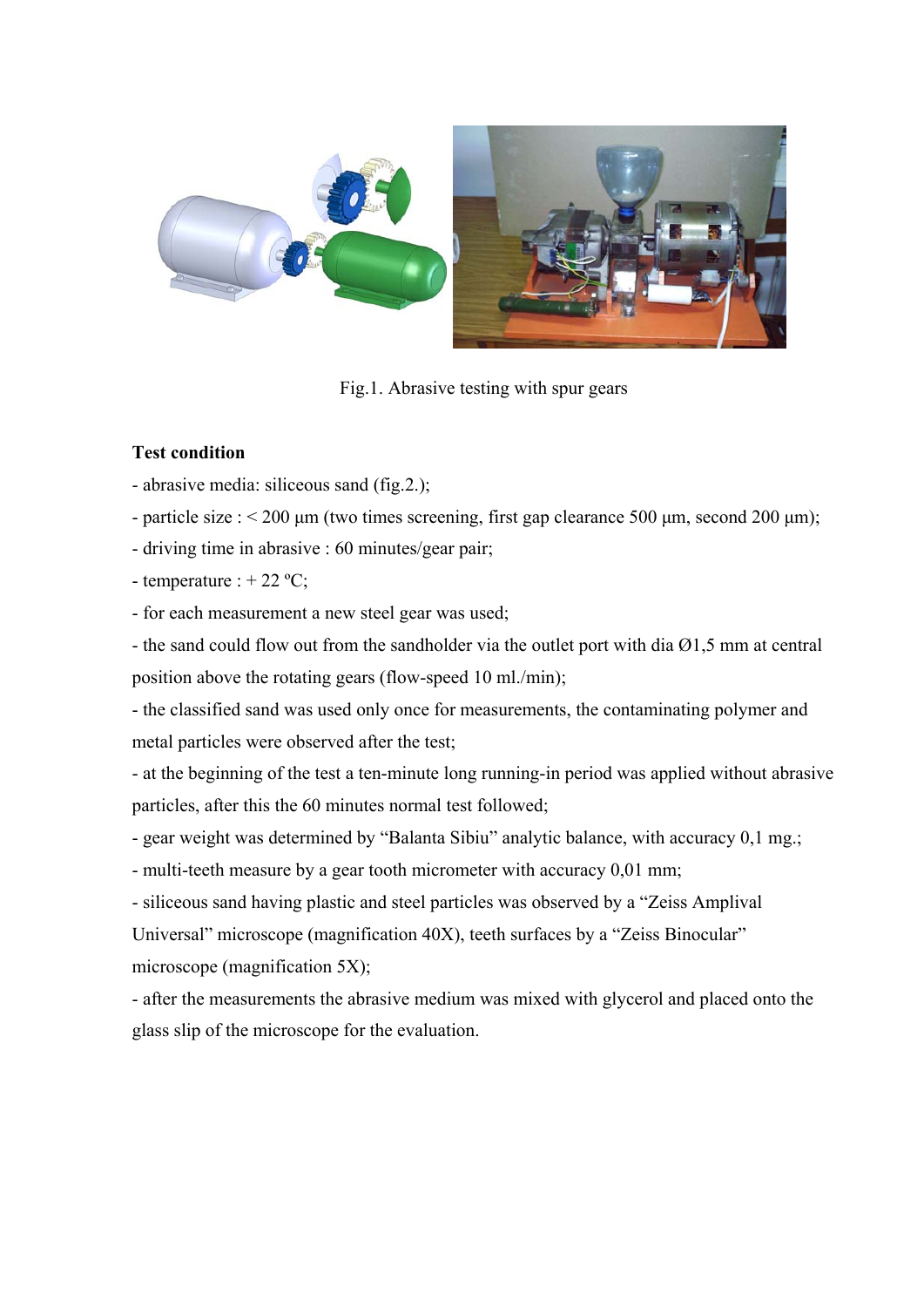

Fig.2. Tested polymer gears with the abrasive material

The load level during the measurements was set above (fig.3.) the generally accepted normal load level according to the Lewis formula.

The well-known Lewis-formula gives information about the possible transmitted power in a given construction and operating condition based on the mechanical properties of the bulk material of the gear and focuses on the fatigue stress-limit of the root of the tooth. This mechanical approach does not take the surface frictional and wear load-carrying capacity into account and in the literature there are no information about the connection between the elevated mechanical load and the surface tribology.

It is very important to get to know the wear behaviour during slight overload due to the stochastic change of operating condition from the point of engineering design and safety reasons as well.

> **Wear-rate (dV/h) in the function of the transmitted power, after running-in, at a given working time**

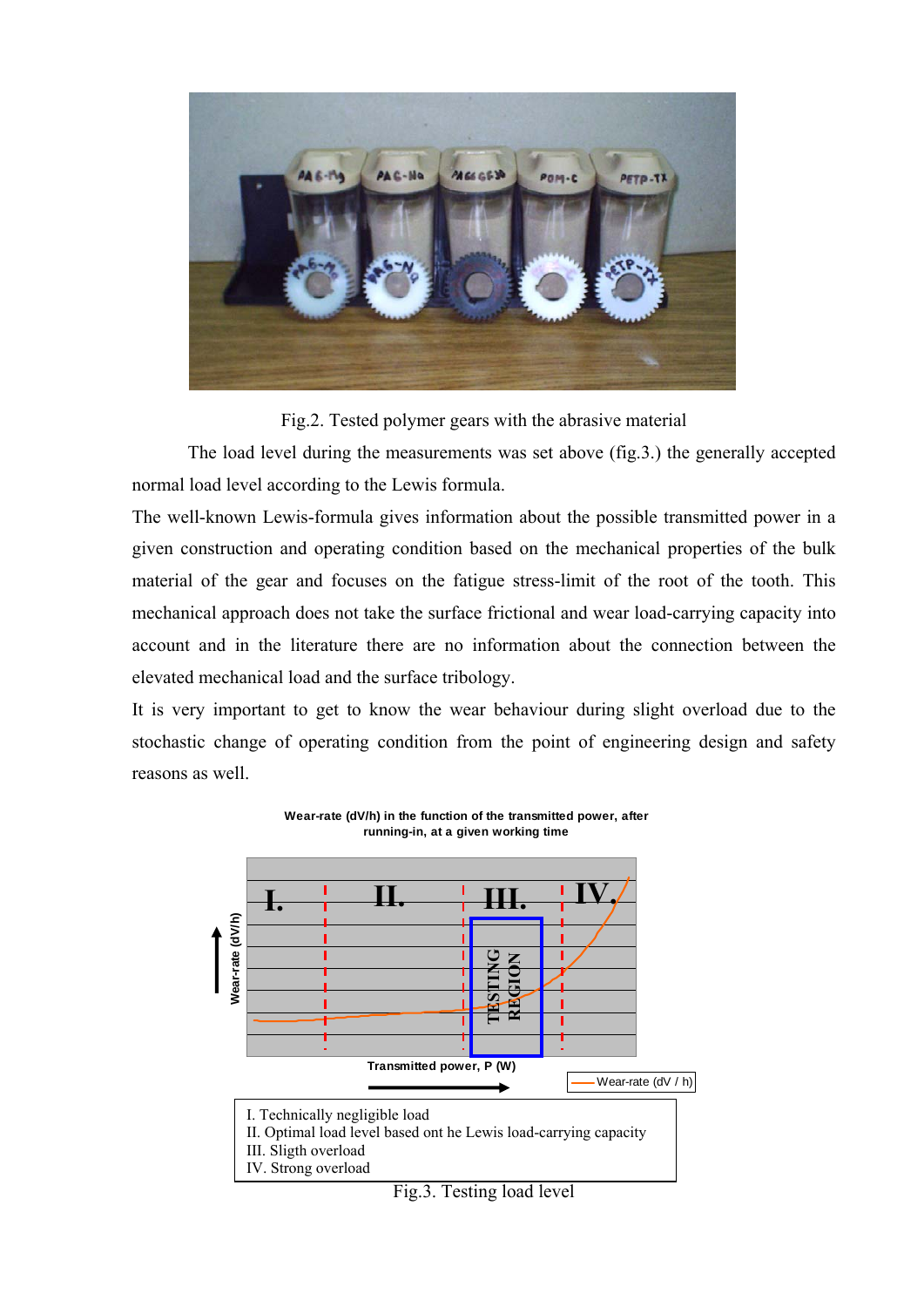## **3. Results**

Fig.4. shows the microscopic view of the used siliceous sand. The steel particles can be separated by magnet for further evaluation of the wear process. Fig.5. gives a view about the worn gear teeth surfaces.



Fig.4. Abrasive sand with PA6-Mg polymer and steel particles after testing. (Magnification 40X)



Fig. 5. Worn surfaces of POM C, PETP/PTFE and PA6-Mg



Fig. 6. Wear of polymer/steel tooth gears running without lubrication in abrasive media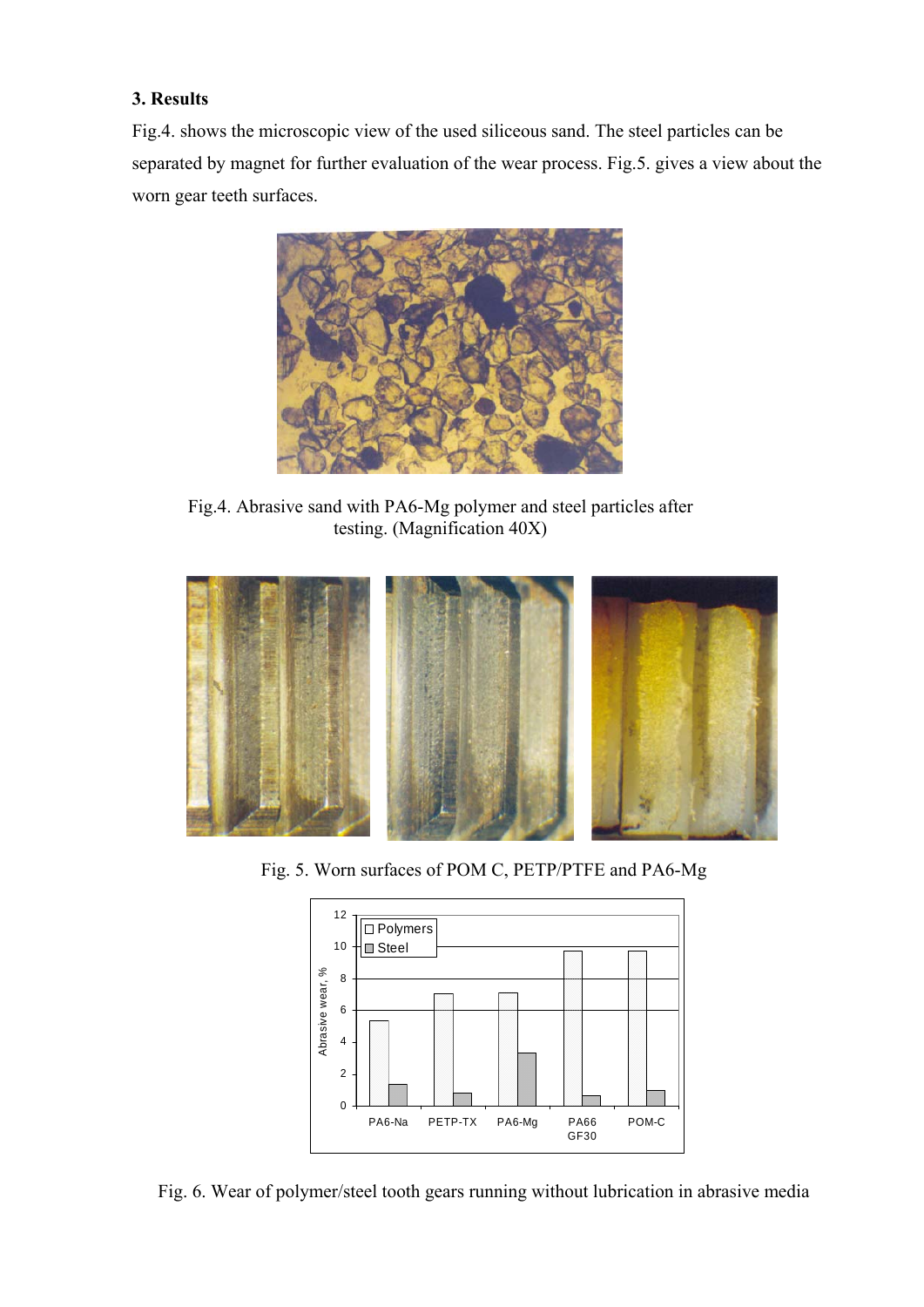It can be seen (fig.6.) that at slightly elevated mechanical load level the different cast polyamides performed well and the PETP/PTFE composite also gave good result. The glassfibre reinforcement of extruded PA66 does not improve the wear resistance even together with the POM C showed the worst wear values.

Comparing these results with the formerly clarified abrasive wear ranking of these materials under normal load condition, it can be found that the PA6-Mg having high strain capacity and toughness increased the wear of the mating steel gear under elevated load level. This phenomenon may due to the more intense particle embedding ability of the polymer surface.



Fig. 7. Wear of polymer/steel tooth gears running without lubrication in abrasive media

During the evaluation of the test results the connection between the wear intensity and the mechanical properties of polymers were searched. As an example the fig. 7. shows the connection between the wear of polymer/steel gears and the tensile strength of polymers. Similar connections and different tendencies were plotted between the wear and the elongation at break-, hardness-, E modulus. The result of glass fiber reinforced polyamide is omitted from this evaluation (fig.7). Further results will be published elsewhere.

#### **Acknowledgement**

The research project was supported by OTKA T42511, TéT B-1/04 and Quattroplast Ltd.